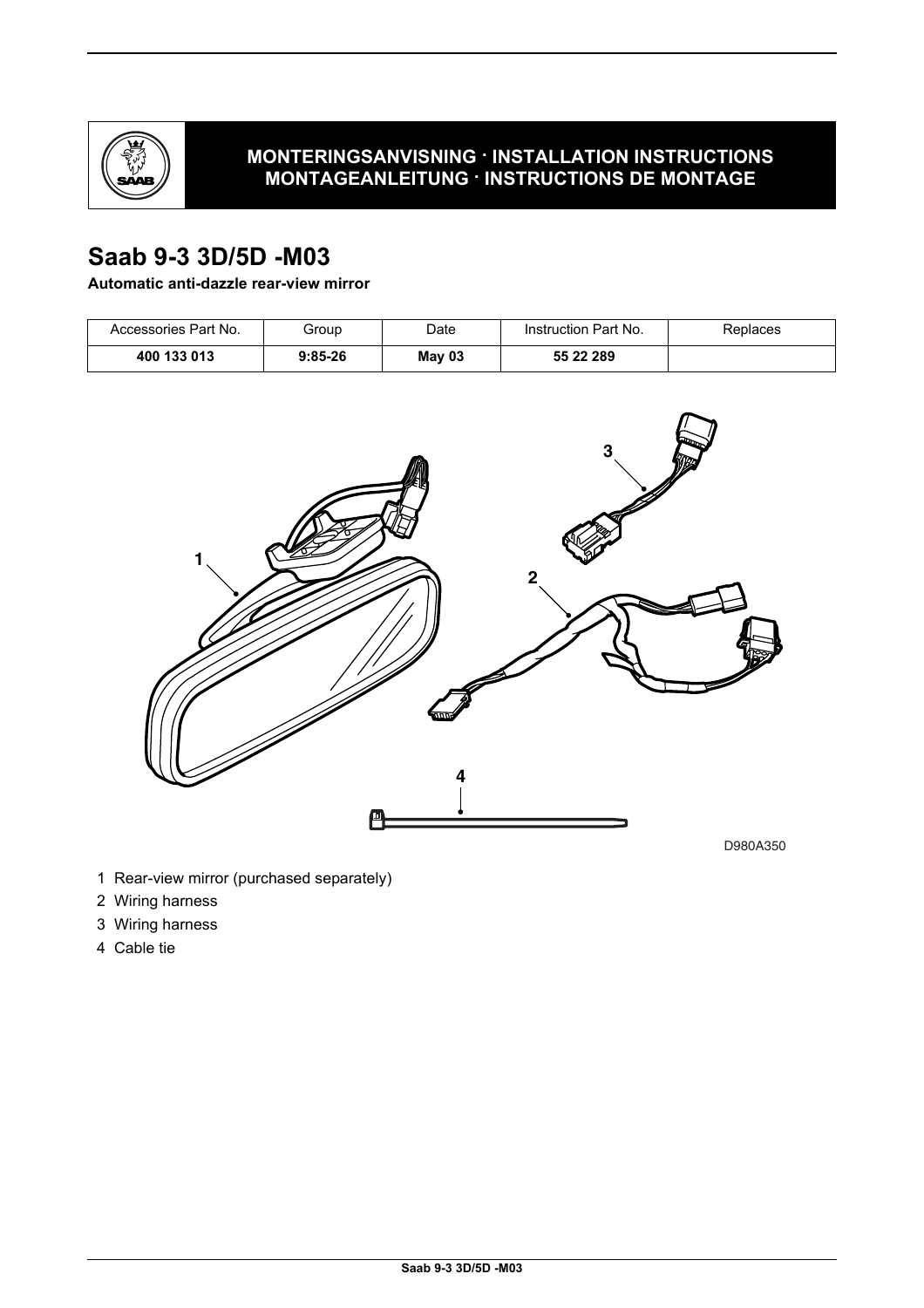

**4** D980A305

- 1 Remove the fuse for the interior lighting.
- 2 Remove the interior light by the rear-view mirror.
- 3 **Cars with sunroof:** Remove the front section of the strip around the sunroof.
- 4 Remove the screws and the light console.
- 5 Unplug the connectors for the microphone and the interior light switch.
- 6 Remove the retaining screws and the mirror.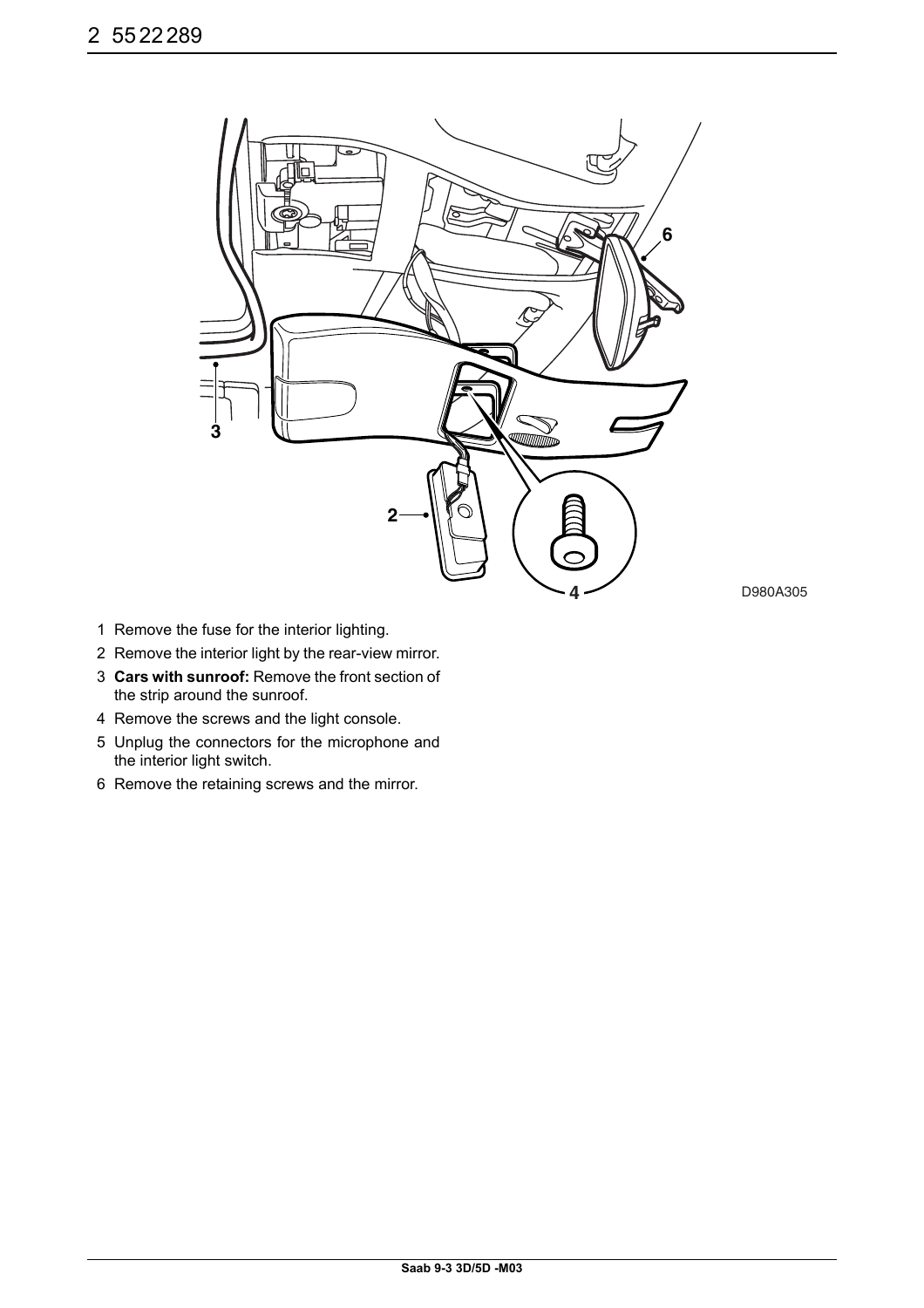

7 Carefully remove the tape from one connector on the kit's short wiring harness.

#### **Important**

The tape will be used later.

- 8 Connect both of the kit's wiring harnesses together.
- 9 Connect the wiring harnesses for the kit and the rear-view mirror, and fit the rear-view mirror. The wiring harness must be positioned to the left of the rear-view mirror.
- 10 Connect the wiring harnesses for the kit and the car, and secure the three coupled-up connectors to each other with a cable tie.
- 11 Fit the tape around the three connectors.
- 12 Plug in the connectors for the microphone and the interior light switch.
- 13 Fit the light console.

## **WARNING**

Make sure the wiring harness is not pinched. Incorrect fitting can damage the cables and cause short-circuits/fire.

- 14 **Cars with sunroof:** Fit the strip around the sunroof.
- 15 Connect the interior light and fit it.
- 16 Fit the fuse for the interior lighting.
- 17 **Rear-view mirror with compass:** Calibrate the compass, see page 4. If necessary, change compass zone, see page 4.
- 18 Hand over the installation instructions to the customer and bring attention to the user instructions.